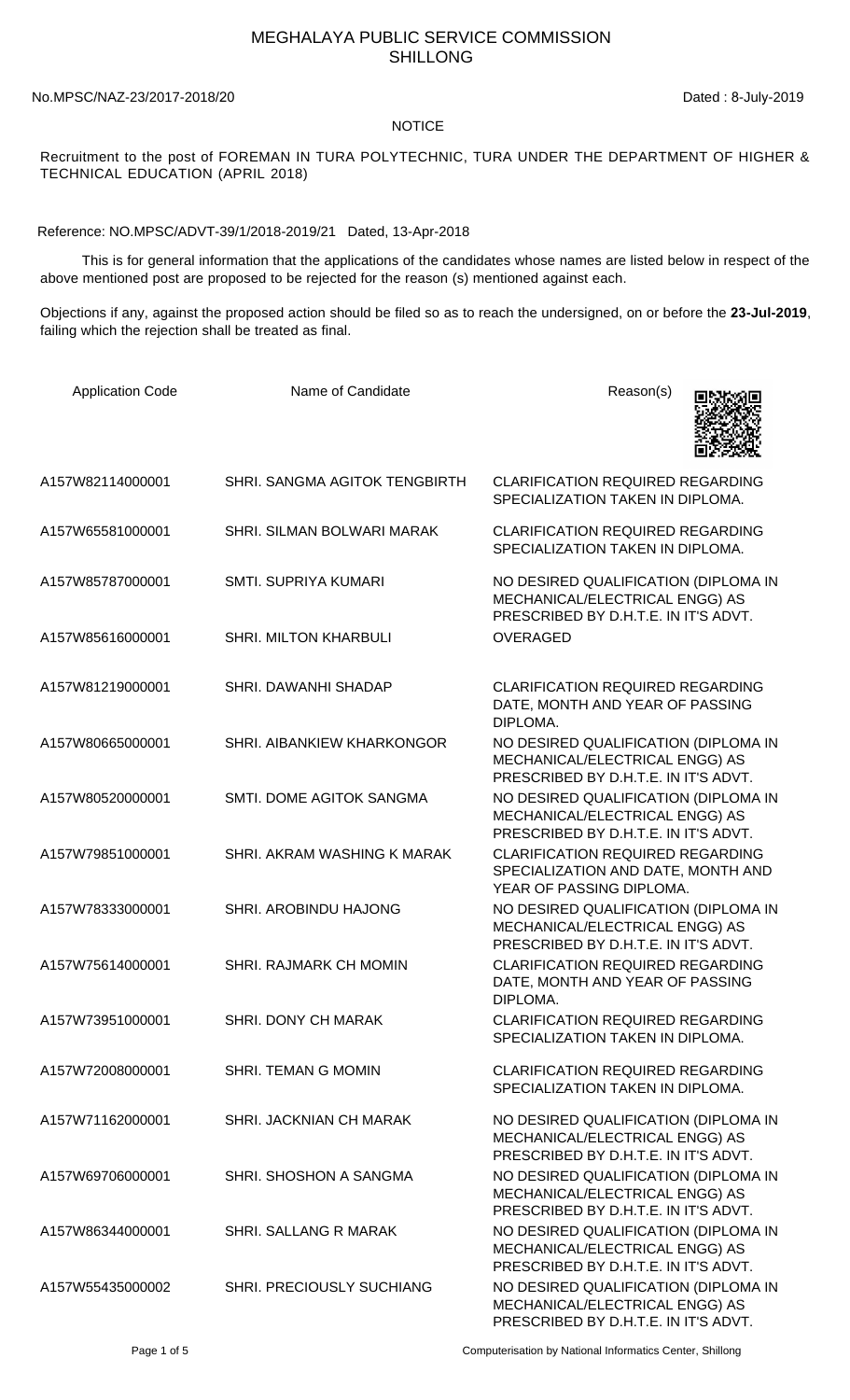| <b>Application Code</b> | Name of Candidate                              | Reason(s)                                                                                                           |
|-------------------------|------------------------------------------------|---------------------------------------------------------------------------------------------------------------------|
| A157W71671000002        | SHRI. JAJO CH SANGMA                           | NO DESIRED QUALIFICATION (DIPLOMA IN<br>MECHANICAL/ELECTRICAL ENGG) AS<br>PRESCRIBED BY D.H.T.E. IN IT'S ADVT.      |
| A157W85869000002        | SHRI. MIWELL MAWIONG                           | <b>CLARIFICATION REQUIRED REGARDING</b><br>SPECIALIZATION TAKEN IN DIPLOMA.                                         |
| A157W81825000002        | SMTI. LANIEWKOR KHYLLEP                        | <b>CLARIFICATION REQUIRED REGARDING</b><br>SPECIALIZATION TAKEN IN DIPLOMA.                                         |
| A157W70660000002        | SHRI. ISSACKAR SANGMA AGITOK                   | <b>CLARIFICATION REQUIRED REGARDING</b><br>SPECIALIZATION TAKEN IN DIPLOMA.                                         |
| A157W69861000002        | SHRI. ZEPHANIAH MARBANIANG                     | <b>CLARIFICATION REQUIRED REGARDING</b><br>SPECIALIZATION TAKEN IN DIPLOMA.                                         |
| A157W65618000002        | SMTI. FLORA A.GITOK SANGMA                     | <b>CLARIFICATION REQUIRED REGARDING</b><br>SPECIALIZATION TAKEN IN DIPLOMA.                                         |
| A157W65558000003        | SHRI. IVANSTAR CH. SANGMA                      | <b>CLARIFICATION REQUIRED REGARDING</b><br>SPECIALIZATION AND DATE, MONTH AND<br>YEAR OF PASSING DIPLOMA.           |
| A157W11001000003        | SHRI. HALLY LURSHAI PHANBUH                    | NO DESIRED QUALIFICATION (DIPLOMA IN<br>MECHANICAL/ELECTRICAL ENGG) AS                                              |
| A157W66870000003        | SHRI. SENGKO SNAL SANGMA                       | PRESCRIBED BY D.H.T.E. IN IT'S ADVT.<br><b>CLARIFICATION REQUIRED REGARDING</b><br>SPECIALIZATION TAKEN IN DIPLOMA. |
| A157W67473000003        | SHRI. HOBINSON KHARJANA                        | NO DESIRED QUALIFICATION (DIPLOMA IN<br>MECHANICAL/ELECTRICAL ENGG) AS                                              |
| A157W41206000003        | SHRI. RINTU G MOMIN                            | PRESCRIBED BY D.H.T.E. IN IT'S ADVT.<br>NO DESIRED QUALIFICATION (DIPLOMA IN<br>MECHANICAL/ELECTRICAL ENGG) AS      |
| A157W79344000003        | SHRI. ALLANDY BENNEDY SWER                     | PRESCRIBED BY D.H.T.E. IN IT'S ADVT.<br><b>CLARIFICATION REQUIRED REGARDING</b><br>DATE, MONTH AND YEAR OF PASSING  |
| A157W28038000003        | <b>SHRI. RICKY KHARPOMTIAH</b>                 | DIPLOMA.<br>NO DESIRED QUALIFICATION (DIPLOMA IN<br>MECHANICAL/ELECTRICAL ENGG) AS                                  |
| A157W64441000004        | <b>SHRI. SENGRIK MANGSANG</b><br><b>SANGMA</b> | PRESCRIBED BY D.H.T.E. IN IT'S ADVT.<br><b>CLARIFICATION REQUIRED REGARDING</b><br>SPECIALIZATION TAKEN IN DIPLOMA. |
| A157W79272000004        | SHRI. YOOLUTI LAW                              | <b>CLARIFICATION REQUIRED REGARDING</b><br>SPECIALIZATION TAKEN IN DIPLOMA.                                         |
| A157W78716000004        | SHRI. MARTYBIRTH N ARENGH                      | <b>CLARIFICATION REQUIRED REGARDING</b><br>DATE, MONTH AND YEAR OF PASSING<br>DIPLOMA.                              |
| A157W47522000004        | SHRI. IAIDONKUPAR MANICK<br><b>DYMPEP</b>      | NO DESIRED QUALIFICATION (DIPLOMA IN<br>MECHANICAL/ELECTRICAL ENGG) AS<br>PRESCRIBED BY D.H.T.E. IN IT'S ADVT.      |
| A157W80754000005        | SHRI. PAYA A SANGMA                            | NO DESIRED QUALIFICATION (DIPLOMA IN<br>MECHANICAL/ELECTRICAL ENGG) AS                                              |
| A157W80294000005        | SHRI. LUMLANG KHARKRANG                        | PRESCRIBED BY D.H.T.E. IN IT'S ADVT.<br><b>CLARIFICATION REQUIRED REGARDING</b><br>DATE, MONTH AND YEAR OF PASSING  |
| A157W75273000005        | SHRI. CHICHUAN R MARAK                         | DIPLOMA.<br><b>CLARIFICATION REQUIRED REGARDING</b><br>SPECIALIZATION TAKEN IN DIPLOMA.                             |
| A157W84490000005        | SHRI. VILLIERS VINCENT D SANGMA                | <b>CLARIFICATION REQUIRED REGARDING</b><br>SPECIALIZATION AND DATE, MONTH AND                                       |
| A157W83719000005        | SHRI. SENGSRIK R MARAK                         | YEAR OF PASSING DIPLOMA.<br><b>CLARIFICATION REQUIRED REGARDING</b><br>SPECIALIZATION TAKEN IN DIPLOMA.             |
| A157W66160000005        | SHRI. MELKISBIRTH R SANGMA                     | <b>CLARIFICATION REQUIRED REGARDING</b><br>SPECIALIZATION AND DATE, MONTH AND<br>YEAR OF PASSING DIPLOMA.           |

Page 2 of 5 Computerisation by National Informatics Center, Shillong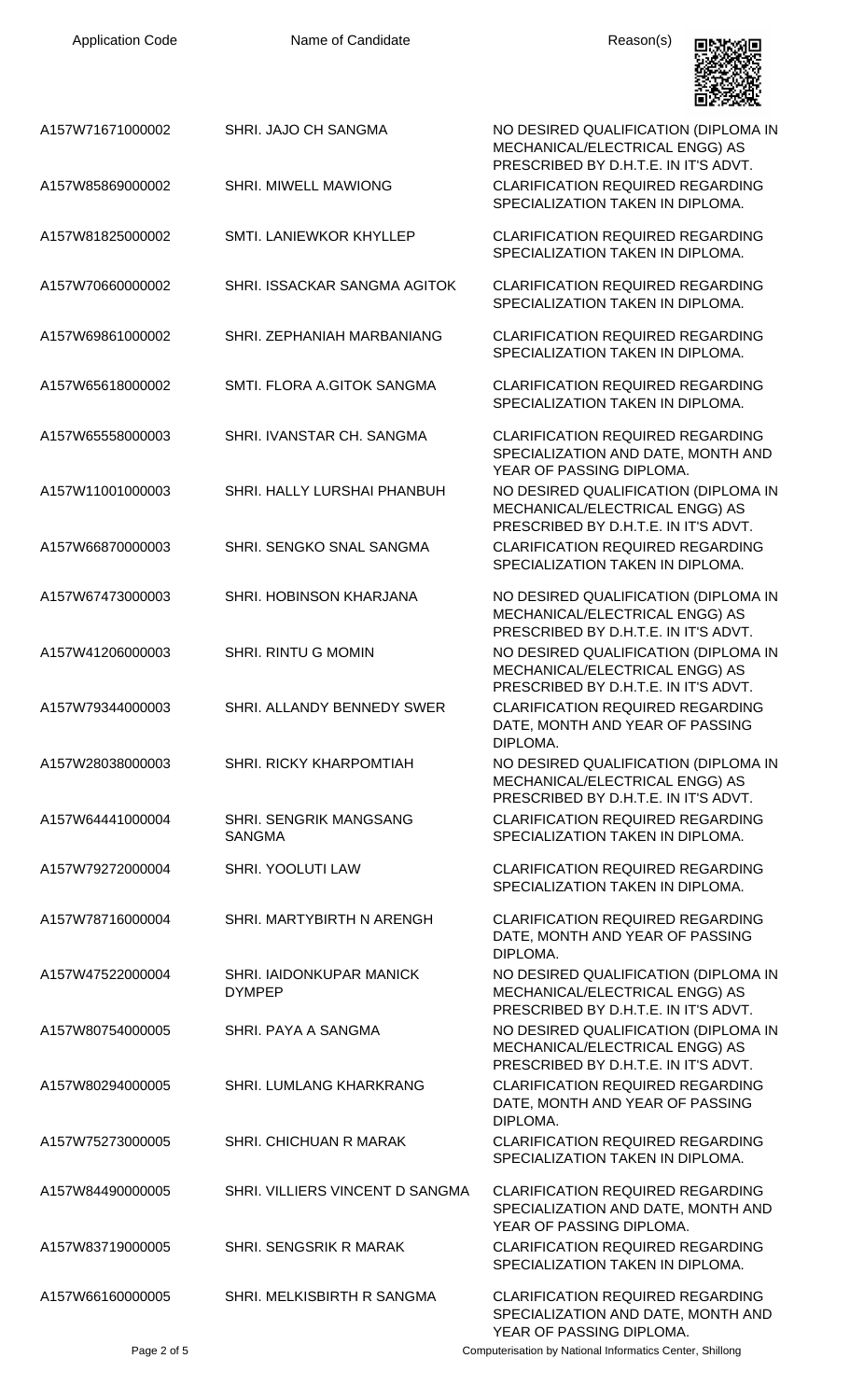| <b>Application Code</b> |  |  |  |
|-------------------------|--|--|--|
|-------------------------|--|--|--|

Name of Candidate **Reason(s)** 



| A157W81986000005 | SHRI. SIXTARFIELD B SANGMA                | NO DESIRED QUALIFICATION (DIPLOMA IN<br>MECHANICAL/ELECTRICAL ENGG) AS<br>PRESCRIBED BY D.H.T.E. IN IT'S ADVT. |
|------------------|-------------------------------------------|----------------------------------------------------------------------------------------------------------------|
| A157W79833000006 | SHRI. OHIYOO PHAWA                        | NO DESIRED QUALIFICATION (DIPLOMA IN<br>MECHANICAL/ELECTRICAL ENGG) AS<br>PRESCRIBED BY D.H.T.E. IN IT'S ADVT. |
| A157W71344000006 | <b>SHRI. MICHAEL KHARBUKI</b>             | NO DESIRED QUALIFICATION (DIPLOMA IN<br>MECHANICAL/ELECTRICAL ENGG) AS<br>PRESCRIBED BY D.H.T.E. IN IT'S ADVT. |
| A157W64433000007 | SMTI, NOKIMERITHA CH SANGMA               | <b>CLARIFICATION REQUIRED REGARDING</b><br>SPECIALIZATION TAKEN IN DIPLOMA.                                    |
| A157W10698000007 | SHRI, BHUMIKANANDA KOCH                   | NO DESIRED QUALIFICATION (DIPLOMA IN<br>MECHANICAL/ELECTRICAL ENGG) AS<br>PRESCRIBED BY D.H.T.E. IN IT'S ADVT. |
| A157W15963000007 | SHRI. KESPAR SIANGSHAI                    | NO DESIRED QUALIFICATION (DIPLOMA IN<br>MECHANICAL/ELECTRICAL ENGG) AS<br>PRESCRIBED BY D.H.T.E. IN IT'S ADVT. |
| A157W64990000007 | SHRI. ENRICO NENGMINZA SANGMA             | <b>CLARIFICATION REQUIRED REGARDING</b><br>SPECIALIZATION TAKEN IN DIPLOMA.                                    |
| A157W65746000007 | SHRI. RAFAEL LYNGDOH NONGLAIT             | <b>CLARIFICATION REQUIRED REGARDING</b><br>SPECIALIZATION TAKEN IN DIPLOMA.                                    |
| A157W67615000007 | SHRI. ELVISTER DIO SANGMA                 | <b>CLARIFICATION REQUIRED REGARDING</b><br>SPECIALIZATION TAKEN IN DIPLOMA.                                    |
| A157W81208000007 | SHRI. RIKDUANG D MARAK                    | <b>CLARIFICATION REQUIRED REGARDING</b><br>SPECIALIZATION TAKEN IN DIPLOMA.                                    |
| A157W81246000007 | <b>SHRI, MATHAIUS IAWROD</b>              | <b>CLARIFICATION REQUIRED REGARDING</b><br>SPECIALIZATION TAKEN IN DIPLOMA.                                    |
| A157W23694000008 | <b>SHRI, RICHIE HYNNIEWTA</b>             | <b>CLARIFICATION REQUIRED REGARDING</b><br>DATE, MONTH AND YEAR OF PASSING<br>DIPLOMA.                         |
| A157W80591000008 | SHRI. MD MOKARRAM                         | <b>CLARIFICATION REQUIRED REGARDING</b><br>DATE, MONTH AND YEAR OF PASSING<br>DIPLOMA.                         |
| A157W84770000008 | SHRI. BALCEASARLY JAPANG<br><b>JAPANG</b> | <b>CLARIFICATION REQUIRED REGARDING</b><br>SPECIALIZATION TAKEN IN DIPLOMA.                                    |
| A157W55887000008 | SHRI. HIAMDOR KHARRNGI                    | <b>CLARIFICATION REQUIRED REGARDING</b><br>SPECIALIZATION TAKEN IN DIPLOMA.                                    |
| A157W64401000008 | SHRI. ALEXANDER LAMARE                    | <b>CLARIFICATION REQUIRED REGARDING</b><br>SPECIALIZATION TAKEN IN DIPLOMA.                                    |
| A157W82490000009 | SHRI. JAVELIN SHADAP                      | <b>CLARIFICATION REQUIRED REGARDING</b><br>SPECIALIZATION TAKEN IN DIPLOMA.                                    |
| A157W64312000009 | SMTI. DIFENTY R MARAK                     | <b>CLARIFICATION REQUIRED REGARDING</b><br>SPECIALIZATION TAKEN IN DIPLOMA.                                    |
| A157W47030000009 | <b>SHRI. SALGRIK ARENGH</b>               | NO DESIRED QUALIFICATION (DIPLOMA IN<br>MECHANICAL/ELECTRICAL ENGG) AS<br>PRESCRIBED BY D.H.T.E. IN IT'S ADVT. |
| A157W37402000009 | SHRI. GIFFORD R MARAK                     | NO DESIRED QUALIFICATION (DIPLOMA IN<br>MECHANICAL/ELECTRICAL ENGG) AS<br>PRESCRIBED BY D.H.T.E. IN IT'S ADVT. |
| A157W11261000009 | <b>SHRI. DEMASH CH MARAK</b>              | <b>CLARIFICATION REQUIRED REGARDING</b><br>SPECIALIZATION TAKEN IN DIPLOMA.                                    |
| A157W44258000010 | SHRI. MEWANBHALANG<br><b>KHARSYNTIEW</b>  | <b>CLARIFICATION REQUIRED REGARDING</b><br>DATE, MONTH AND YEAR OF PASSING<br>DIPLOMA.                         |
| A157W65119000010 | <b>SMTI. MANISHA KOCH</b>                 | NO DESIRED QUALIFICATION (DIPLOMA IN<br>MECHANICAL/ELECTRICAL ENGG) AS<br>PRESCRIBED BY D.H.T.E. IN IT'S ADVT. |

Page 3 of 5 Computerisation by National Informatics Center, Shillong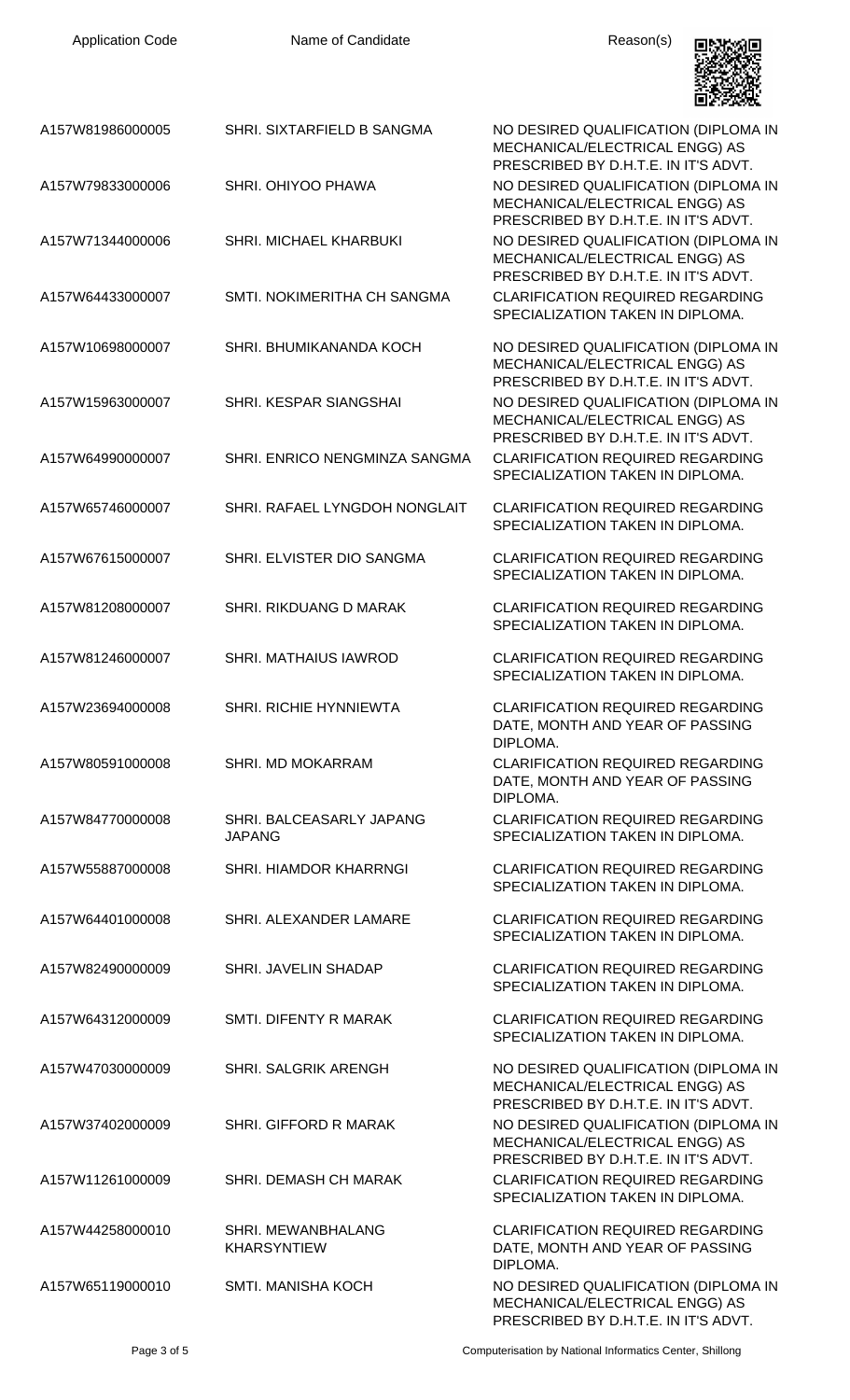

| A157W67359000010 | <b>SMTI. CHIDA SENGKRIMCHI</b><br>M.SANGMA | <b>CLARIFICATION REQUIRED REGARDING</b><br>DATE, MONTH AND YEAR OF PASSING<br>DIPLOMA.                         |
|------------------|--------------------------------------------|----------------------------------------------------------------------------------------------------------------|
| A157W65271000010 | SHRI. MICHAEL JORDAN R SANGMA              | NO DESIRED QUALIFICATION (DIPLOMA IN<br>MECHANICAL/ELECTRICAL ENGG) AS<br>PRESCRIBED BY D.H.T.E. IN IT'S ADVT. |
| A157W18496000011 | SMTI. PRINGCHI MARY R MARAK                | <b>CLARIFICATION REQUIRED REGARDING</b><br>SPECIALIZATION TAKEN IN DIPLOMA.                                    |
| A157W65445000012 | <b>SHRI. SHINING CH MARAK</b>              | <b>CLARIFICATION REQUIRED REGARDING</b><br>SPECIALIZATION TAKEN IN DIPLOMA.                                    |
| A157W26804000012 | SHRI. BASIEWDOR KHARRNGI                   | <b>CLARIFICATION REQUIRED REGARDING</b><br>SPECIALIZATION TAKEN IN DIPLOMA.                                    |
| A157W18025000013 | SHRI. CHINGCHANG R SANGMA                  | NO DESIRED QUALIFICATION (DIPLOMA IN<br>MECHANICAL/ELECTRICAL ENGG) AS<br>PRESCRIBED BY D.H.T.E. IN IT'S ADVT. |
| A157W35302000013 | SHRI. MARSHAL MALLAI                       | <b>CLARIFICATION REQUIRED REGARDING</b><br>SPECIALIZATION TAKEN IN DIPLOMA.                                    |
| A157W64510000013 | SHRI. WALMA K MARAK                        | NO DESIRED QUALIFICATION (DIPLOMA IN<br>MECHANICAL/ELECTRICAL ENGG) AS<br>PRESCRIBED BY D.H.T.E. IN IT'S ADVT. |
| A157W50274000013 | SHRI. DAYOOPHI RYMBAI                      | NO DESIRED QUALIFICATION (DIPLOMA IN<br>MECHANICAL/ELECTRICAL ENGG) AS<br>PRESCRIBED BY D.H.T.E. IN IT'S ADVT. |
| A157W65900000014 | SHRI. MACKENZIE D ARENGH                   | <b>CLARIFICATION REQUIRED REGARDING</b><br>SPECIALIZATION AND DATE, MONTH AND<br>YEAR OF PASSING DIPLOMA.      |
| A157W61796000014 | SHRI. FIRMLY BIRTHSON WAHLANG              | NO DESIRED QUALIFICATION (DIPLOMA IN<br>MECHANICAL/ELECTRICAL ENGG) AS<br>PRESCRIBED BY D.H.T.E. IN IT'S ADVT. |
| A157W43872000015 | SHRI. BONY CH SANGMA                       | <b>CLARIFICATION REQUIRED REGARDING</b><br>SPECIALIZATION TAKEN IN DIPLOMA.                                    |
| A157W64205000016 | SHRI. NIKSRAM CH MARAK                     | <b>CLARIFICATION REQUIRED REGARDING</b><br>SPECIALIZATION TAKEN IN DIPLOMA.                                    |
| A157W53661000016 | SHRI. SHOBAL LYNGDOH                       | NO DESIRED QUALIFICATION (DIPLOMA IN<br>MECHANICAL/ELECTRICAL ENGG) AS<br>PRESCRIBED BY D.H.T.E. IN IT'S ADVT. |
| A157W67164000017 | SHRI. JANUBIRTH CH MOMIN                   | <b>CLARIFICATION REQUIRED REGARDING</b><br>SPECIALIZATION TAKEN IN DIPLOMA.                                    |
| A157W74644000017 | SHRI. KAMNNIAI SUCHIANG                    | NO DESIRED QUALIFICATION (DIPLOMA IN<br>MECHANICAL/ELECTRICAL ENGG) AS<br>PRESCRIBED BY D.H.T.E. IN IT'S ADVT. |
| A157W66544000018 | SHRI. CONSTAR LYNGDOH                      | NO DESIRED QUALIFICATION (DIPLOMA IN<br>MECHANICAL/ELECTRICAL ENGG) AS<br>PRESCRIBED BY D.H.T.E. IN IT'S ADVT. |
| A157W65658000018 | SHRI. KRIMCHANG G MOMIN                    | <b>CLARIFICATION REQUIRED REGARDING</b><br>DATE, MONTH AND YEAR OF PASSING<br>DIPLOMA.                         |
| A157W11947000018 | SHRI. CHERIKRAK R MARAK                    | NO DESIRED QUALIFICATION (DIPLOMA IN<br>MECHANICAL/ELECTRICAL ENGG) AS<br>PRESCRIBED BY D.H.T.E. IN IT'S ADVT. |
| A157W81927000019 | SHRI. RECONCILES SOHTUN                    | NO DESIRED QUALIFICATION (DIPLOMA IN<br>MECHANICAL/ELECTRICAL ENGG) AS<br>PRESCRIBED BY D.H.T.E. IN IT'S ADVT. |
| A157W35716000019 | SHRI. HERRYBERT KHARDEWSAW                 | NO DESIRED QUALIFICATION (DIPLOMA IN<br>MECHANICAL/ELECTRICAL ENGG) AS<br>PRESCRIBED BY D.H.T.E. IN IT'S ADVT. |
| A157W23338000020 | SHRI. RICH FIELD L POHBRI                  | <b>CLARIFICATION REQUIRED REGARDING</b><br>SPECIALIZATION TAKEN IN DIPLOMA.                                    |